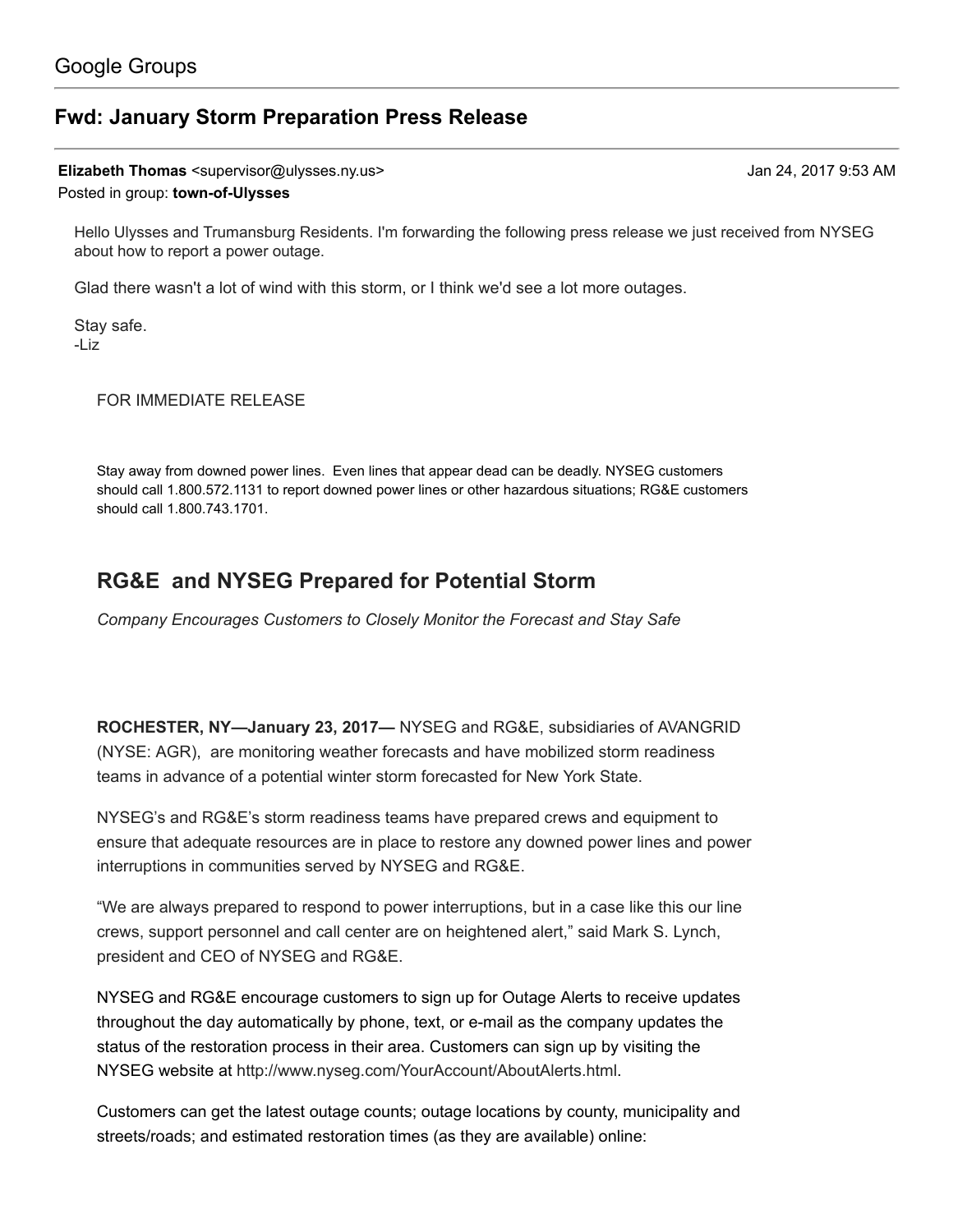<http://www.nyseg.com/Outages/outageinformation.html> or <http://www.rge.com/Outages/outageinformation.html>

### Power Restoration Priorities

NYSEG's and RG&E's first priorities are to respond to known incidents of downed power lines to make the situations safe. (NYSEG customers are asked to call 1.800.572.1131 to report downed wires. RGE customers are asked to call 1.800.743.1701) Once this vital public safety work is complete, the company will:

- · Assess the damage to the electricity delivery system.
- · Develop a detailed restoration plan.
- · Make repairs as quickly as possible.

#### Restoring Power Following Major Storms

We first repair the backbone of the electricity system – transmission lines and substations – that bring electricity to the local distribution system that serves our customers. We then make any necessary repairs to the distribution system that includes the poles and power lines along streets and roads, focusing first on those circuits where we can restore power to the largest number of customers. As part of this process, we take into account the needs of hospitals, nursing homes, fire and police stations, as well as any other critical infrastructure. This is a time-proven process that ensures we safely restore service as quickly and efficiently as possible.

#### NYSEG and RG&E offers the following reminders:

#### During a Power Interruption

· Contact neighbors to see if their power is off. A loss of power may be the result of a blown fuse or a tripped circuit breaker.

· To report a power interruption, contact NYSEG at 1.800.572.1131 or RG&E at 1.800.743.1701. Our telephone systems let callers report the problem, help our crews respond quickly and efficiently, and provide customers with power interruption updates. Because many people may be trying to reach us during a power interruption, phone lines may be busy. Anyone who has access to a working computer or mobile device during a power interruption can also report the interruption online at [nyseg.com](http://nyseg.com/) or [rge.com](http://rge.com/).

· Listen to a battery-powered radio for weather and power restoration updates.

· Turn off major appliances (electric water heaters, refrigerators and freezers) and sensitive electronic equipment (TVs, VCRs, DVD players, computers, audio equipment) to prevent overloading and possible damage when power is restored. Turning off this equipment may mean unplugging it, turning off a circuit breaker or removing a fuse for the circuit that provides power to this equipment. Leave one light switch "on" to know when power has been restored.

Don't use a natural gas or propane range to heat your home.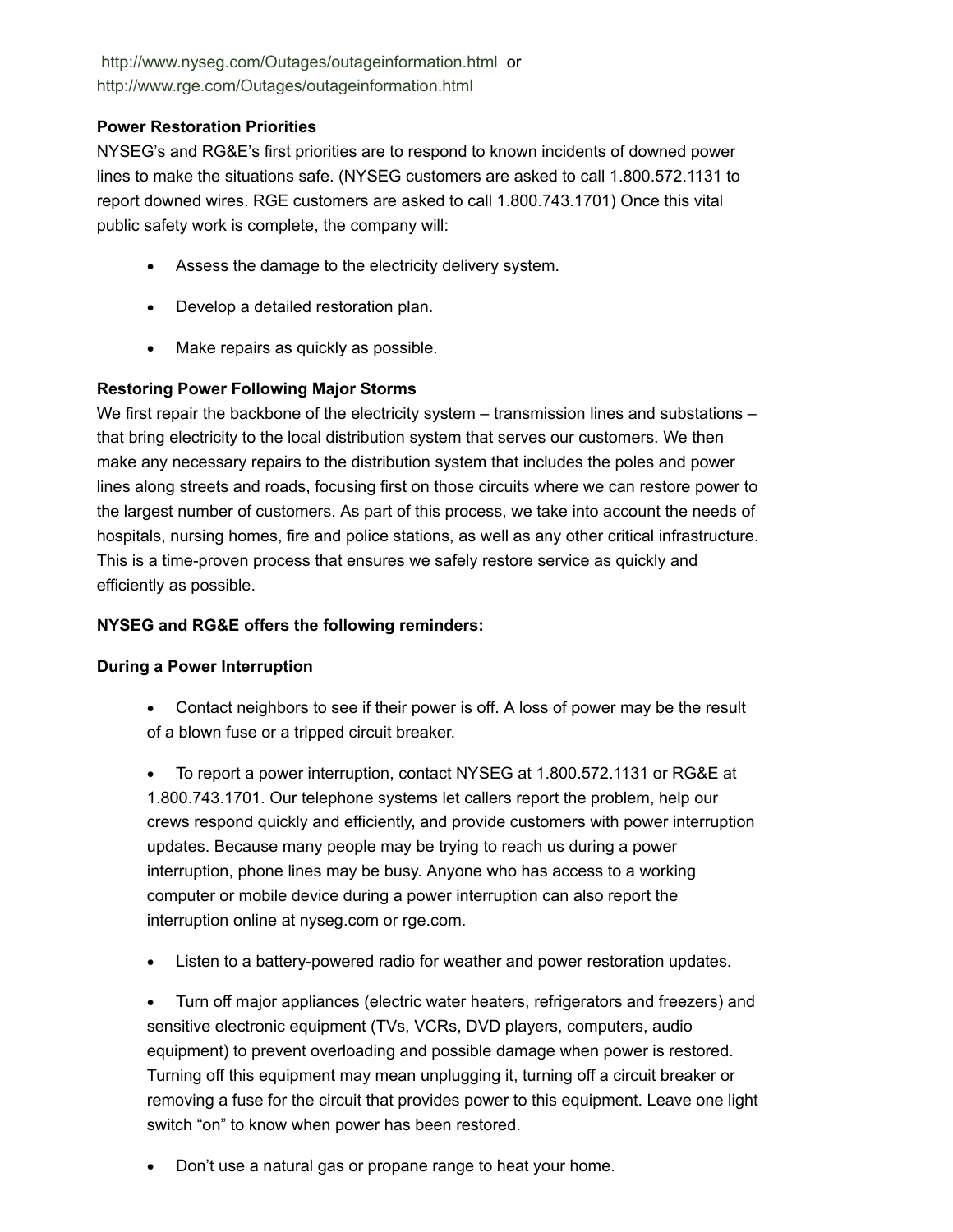- · Never use outdoor grills or stoves inside.
- Keep refrigerators and freezers closed as much as possible. Most food will last 24 hours if you minimize the opening of refrigerator and freezer doors.

#### After Power Is Restored

- · If a basement or home was flooded, customers should have an electrician check the home and have a plumbing and heating contractor check natural gas appliances before contacting NYSEG or RG&E to have services turned on.
- · Turn on appliances and sensitive electronic equipment one at a time to avoid overloading circuits.
- Replenish emergency supplies used during the storm.
- · Additional storm safety information is available at [nyseg.com](http://nyseg.com/) or [rge.com](http://rge.com/) (click on "Outage Central" and then on "Storm Safety").

# # #

About AVANGRID: AVANGRID, Inc. (NYSE: AGR) is a diversified energy and utility company with more than \$30 billion in assets and operations in 25 states. The company operates requlated utilities and electricity generation through two primary lines of business. Avangrid Networks includes eight electric and natural gas utilities, serving 3.1 million customers in New York and New England. Avangrid Renewables operates 6.3 gigawatts of electricity capacity, primarily through wind power, in states across the United States. AVANGRID employs 7,000 people. The company was formed by a merger between Iberdrola USA and UIL Holdings Corporation in 2015. IBERDROLA S.A. (Madrid: IBE), a worldwide leader in the energy industry, owns 81.5% of AVANGRID. For more information, visit www.avangrid.com.



About NYSEG and RG&E: NYSEG and RG&E are subsidiaries of AVANGRID, Inc. (NYSE: AGR). NYSEG serves 886,000 electricity customers and 265,000 natural gas customers across more than 40% of upstate New York. RG&E serves 375,000 electricity

customers and 311,000 natural gas customers in a nine-county region centered on the City of Rochester. For more information, visit [www.nyseg.com](http://www.nyseg.com/) and www.rge.com.